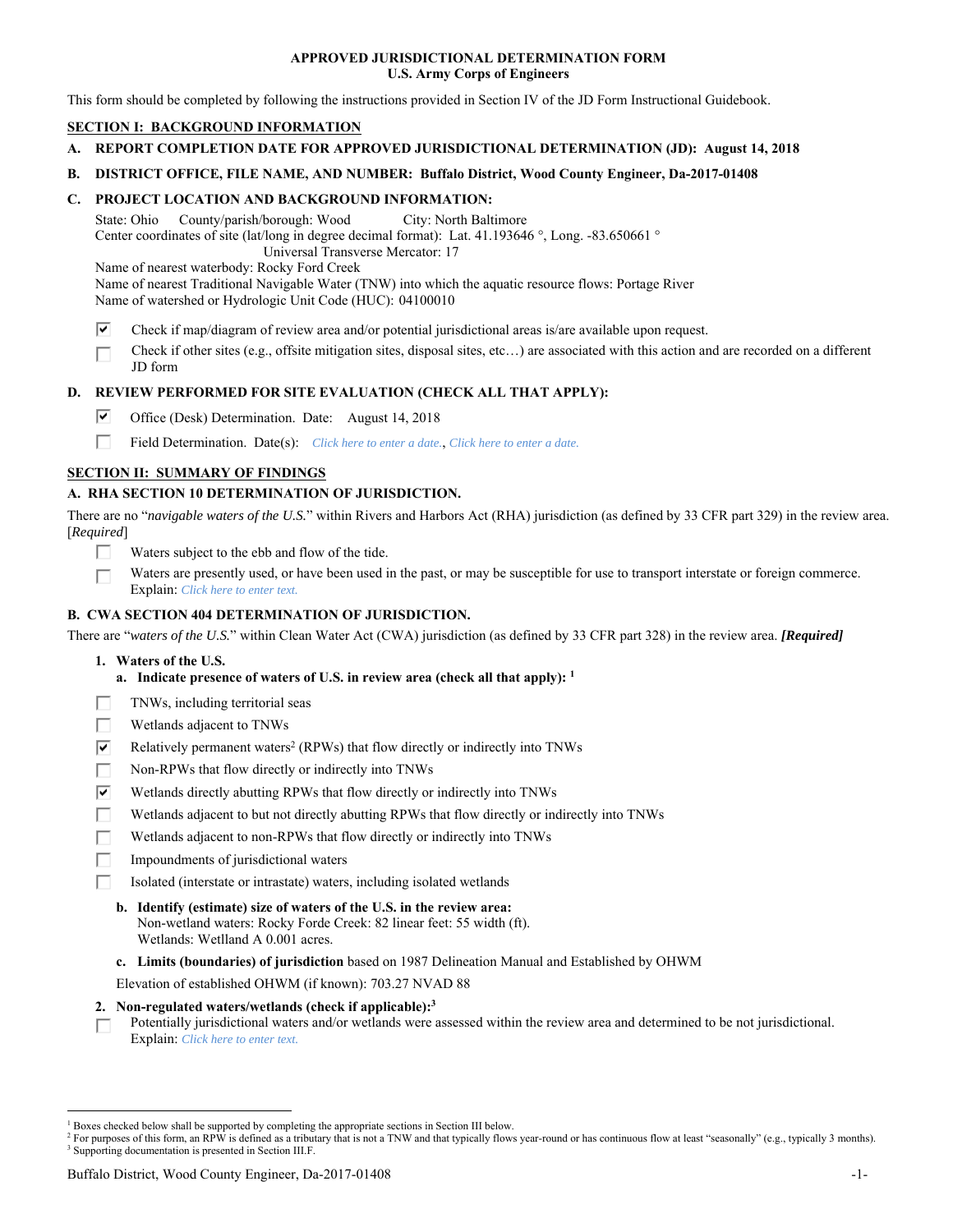# **SECTION III: CWA ANALYSIS**

#### **A. TNWs AND WETLANDS ADJACENT TO TNWs**

**The agencies will assert jurisdiction over TNWs and wetlands adjacent to TNWs. If the aquatic resource is a TNW, complete Section III.A.1 and Section III.D.1. only; if the aquatic resource is a wetland adjacent to a TNW, complete Sections III.A.1 and 2 and Section III.D.1.; otherwise, see Section III.B below**.

- **1. TNW**  Identify TNW: *Click here to enter text.* Summarize rationale supporting determination: *Click here to enter text.*
- **2. Wetland adjacent to TNW**  Summarize rationale supporting conclusion that wetland is "adjacent": *Click here to enter text.*

## **B. CHARACTERISTICS OF TRIBUTARY (THAT IS NOT A TNW) AND ITS ADJACENT WETLANDS (IF ANY):**

**This section summarizes information regarding characteristics of the tributary and its adjacent wetlands, if any, and it helps determine whether or not the standards for jurisdiction established under Rapanos have been met.** 

**The agencies will assert jurisdiction over non-navigable tributaries of TNWs where the tributaries are "relatively permanent waters" (RPWs), i.e. tributaries that typically flow year-round or have continuous flow at least seasonally (e.g., typically 3 months). A wetland that directly abuts an RPW is also jurisdictional. If the aquatic resource is not a TNW, but has year-round (perennial) flow, skip to Section III.D.2. If the aquatic resource is a wetland directly abutting a tributary with perennial flow, skip to Section III.D.4.** 

**A wetland that is adjacent to but that does not directly abut an RPW requires a significant nexus evaluation. Corps districts and EPA regions will include in the record any available information that documents the existence of a significant nexus between a relatively permanent tributary that is not perennial (and its adjacent wetlands if any) and a traditional navigable water, even though a significant nexus finding is not required as a matter of law.**

If the waterbody<sup>4</sup> is not an RPW, or a wetland directly abutting an RPW, a JD will require additional data to determine if the **waterbody has a significant nexus with a TNW. If the tributary has adjacent wetlands, the significant nexus evaluation must consider the tributary in combination with all of its adjacent wetlands. This significant nexus evaluation that combines, for analytical purposes, the tributary and all of its adjacent wetlands is used whether the review area identified in the JD request is the tributary, or its adjacent wetlands, or both. If the JD covers a tributary with adjacent wetlands, complete Section III.B.1 for the tributary, Section III.B.2 for any onsite wetlands, and Section III.B.3 for all wetlands adjacent to that tributary, both onsite and offsite. The determination whether a significant nexus exists is determined in Section III.C below.** 

 **1. Characteristics of non-TNWs that flow directly or indirectly into TNW** 

 **(i) General Area Conditions:** 

 Watershed size: *# Choose an item.* Drainage area: *# Choose an item.*

 Average annual rainfall: *#* inches Average annual snowfall: *#* inches

#### **(ii) Physical Characteristics:**

- (a) Relationship with TNW:
	- Tributary flows directly into TNW. Г.
	- Tributary flows through *Choose an item.* tributaries before entering TNW.

 Project waters are *Choose an item.* river miles from TNW. Project waters are *Choose an item.* river miles from RPW. Project waters are *Choose an item.* aerial (straight) miles from TNW. Project waters are *Choose an item.* aerial (straight) miles from RPW. Project waters cross or serve as state boundaries. Explain: *Click here to enter text.*

Identify flow route to TNW5: *Click here to enter text.* Tributary stream order, if known: *Click here to enter text.*

(b) General Tributary Characteristics (check all that apply):

**Tributary** is:  $\Box$  Natural

- Artificial (man-made). Explain: *Click here to enter text.*
- Manipulated (man-altered). Explain: *Click here to enter text.*

 $\overline{a}$ 

<sup>4</sup> Note that the Instructional Guidebook contains additional information regarding swales, ditches, washes, and erosional features generally and in the arid West.  $^5$  Flow route can be described by identifying, e.g., tributary a, which flows through the review area, to flow into tributary b, which then flows into TNW.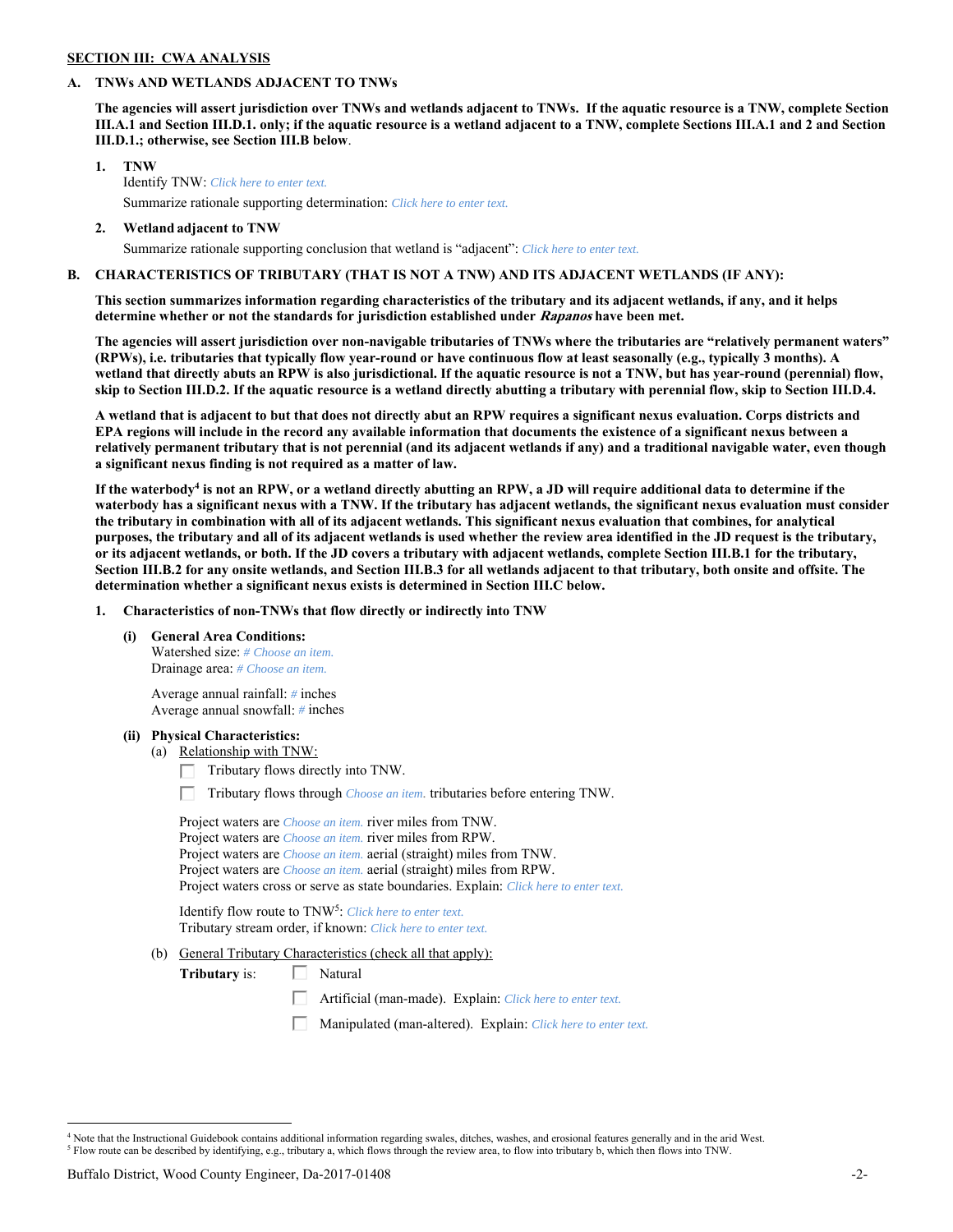| Tributary properties with respect to top of bank (estimate):<br>Average width: # feet<br>Average depth: # feet<br>Average side slopes: Choose an item.                                                                                                                                                                                                                                                                                                                                                                                                                                                                                                                                                                |
|-----------------------------------------------------------------------------------------------------------------------------------------------------------------------------------------------------------------------------------------------------------------------------------------------------------------------------------------------------------------------------------------------------------------------------------------------------------------------------------------------------------------------------------------------------------------------------------------------------------------------------------------------------------------------------------------------------------------------|
| Primary tributary substrate composition (check all that apply):<br>Silts<br>Sands<br>Concrete<br>Cobbles<br>Gravel<br>Muck<br>Bedrock<br>Vegetation. Type/% cover: Click here to enter text.<br>H<br>Other. Explain: Click here to enter text.                                                                                                                                                                                                                                                                                                                                                                                                                                                                        |
| Tributary condition/stability [e.g., highly eroding, sloughing banks]. Explain: Click here to enter text.<br>Presence of run/riffle/pool complexes. Explain: Click here to enter text.<br>Tributary geometry: Choose an item.<br>Tributary gradient (approximate average slope): #%                                                                                                                                                                                                                                                                                                                                                                                                                                   |
| $(c)$ Flow:<br>Tributary provides for: Choose an item.<br>Estimate average number of flow events in review area/year: Choose an item.<br>Describe flow regime: Click here to enter text.<br>Other information on duration and volume: Click here to enter text.                                                                                                                                                                                                                                                                                                                                                                                                                                                       |
| <b>Surface flow is:</b> <i>Choose an item.</i> <b>Characteristics:</b> <i>Click here to enter text.</i>                                                                                                                                                                                                                                                                                                                                                                                                                                                                                                                                                                                                               |
| Subsurface flow: Choose an item. Explain findings: Click here to enter text.<br>Dye (or other) test performed: Click here to enter text.                                                                                                                                                                                                                                                                                                                                                                                                                                                                                                                                                                              |
| Tributary has (check all that apply):<br>Bed and banks<br>OHWM <sup>6</sup> (check all indicators that apply):<br>clear, natural line impressed on the bank $\Box$<br>the presence of litter and debris<br>changes in the character of soil<br>destruction of terrestrial vegetation<br>the presence of wrack line<br>shelving<br>vegetation matted down, bent, or absent<br>sediment sorting<br>leaf litter disturbed or washed away<br>scour<br>sediment deposition<br>multiple observed or predicted flow events<br>water staining<br>abrupt change in plant community Click here to enter text.<br>other (list): Click here to enter text.<br>Discontinuous OHWM. <sup>7</sup> Explain: Click here to enter text. |
| If factors other than the OHWM were used to determine lateral extent of CWA jurisdiction (check all that apply):<br>High Tide Line indicated by:<br>Mean High Water Mark indicated by:<br>oil or scum line along shore objects<br>survey to available datum;<br>fine shell or debris deposits (foreshore)<br>physical markings;<br>L<br>physical markings/characteristics<br>vegetation lines/changes in vegetation types.<br>tidal gauges<br>other (list): Click here to enter text.                                                                                                                                                                                                                                 |
| (iii) Chemical Characteristics:<br>Characterize tributary (e.g., water color is clear, discolored, oily film; water quality; general watershed characteristics, etc.).                                                                                                                                                                                                                                                                                                                                                                                                                                                                                                                                                |
| Explain: Click here to enter text.                                                                                                                                                                                                                                                                                                                                                                                                                                                                                                                                                                                                                                                                                    |

Identify specific pollutants, if known: *Click here to enter text.*

<sup>&</sup>lt;sup>6</sup>A natural or man-made discontinuity in the OHWM does not necessarily sever jurisdiction (e.g., where the stream temporarily flows underground, or where the OHWM has been removed by development or agricultural practices). Where there is a break in the OHWM that is unrelated to the waterbody's flow regime (e.g., flow over a rock outcrop or through a culvert), the agencies will look for indicators of flow above and below the break. 7 Ibid.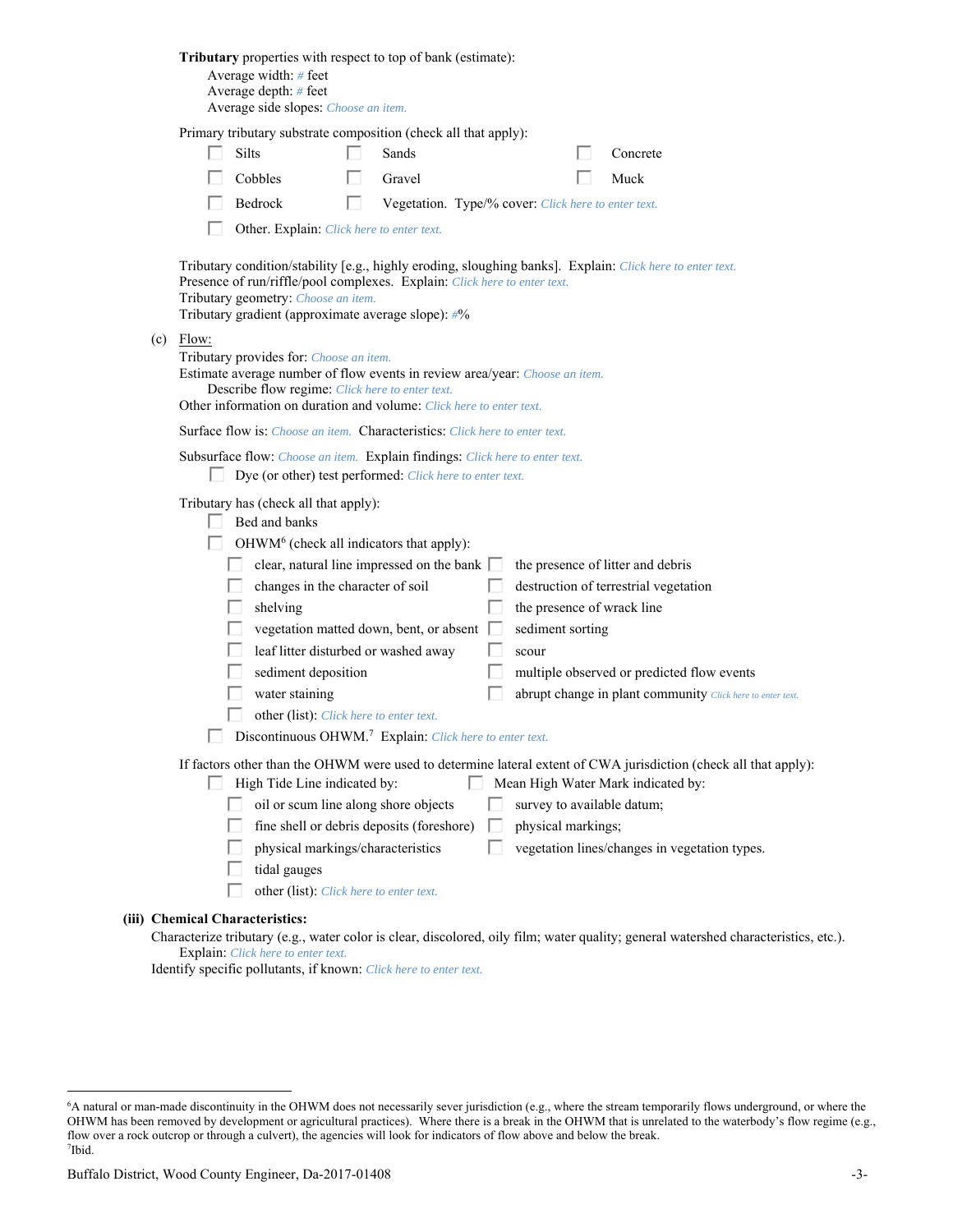## **(iv) Biological Characteristics. Channel supports (check all that apply):**

- Riparian corridor. Characteristics (type, average width): *Click here to enter text.*
- Wetland fringe. Characteristics: *Click here to enter text.*
- $\Box$  Habitat for:
	- Federally Listed species. Explain findings: *Click here to enter text.*
	- Fish/spawn areas. Explain findings: *Click here to enter text.*
	- П. Other environmentally-sensitive species. Explain findings: *Click here to enter text.*
	- $\Box$ Aquatic/wildlife diversity. Explain findings: *Click here to enter text.*

### **2. Characteristics of wetlands adjacent to non-TNW that flow directly or indirectly into TNW**

#### **(i) Physical Characteristics:**

- (a) General Wetland Characteristics: Properties: Wetland size: *#* acres Wetland type. Explain: *Click here to enter text.* Wetland quality. Explain: *Click here to enter text.* Project wetlands cross or serve as state boundaries. Explain: *Click here to enter text.*
- (b) General Flow Relationship with Non-TNW:
	- Flow is: *Choose an item.* Explain: *Click here to enter text.*

 Surface flow is: *Choose an item.* Characteristics: *Click here to enter text.*

Subsurface flow: *Choose an item.* Explain findings: *Click here to enter text.*

- Dye (or other) test performed: *Click here to enter text.*
- (c) Wetland Adjacency Determination with Non-TNW:
	- П. Directly abutting
	- П. Not directly abutting
		- П. Discrete wetland hydrologic connection. Explain: *Click here to enter text.*
		- П. Ecological connection. Explain: *Click here to enter text.*
		- П. Separated by berm/barrier. Explain: *Click here to enter text.*
- (d) Proximity (Relationship) to TNW

Project wetlands are *Choose an item.* river miles from TNW. Project waters are *Choose an item.* aerial (straight) miles from TNW. Flow is from: *Choose an item.* Estimate approximate location of wetland as within the *Choose an item.* floodplain.

#### **(ii) Chemical Characteristics:**

Characterize wetland system (e.g., water color is clear, brown, oil film on surface; water quality; general watershed characteristics; etc.). Explain: *Click here to enter text.*

Identify specific pollutants, if known: *Click here to enter text.*

### **(iii) Biological Characteristics. Wetland supports (check all that apply):**

- Riparian buffer. Characteristics (type, average width): *Click here to enter text.*
- Vegetation type/percent cover. Explain: *Click here to enter text.*
- $\Box$  Habitat for:
	- Federally Listed species. Explain findings: *Click here to enter text*.
	- Fish/spawn areas. Explain findings: *Click here to enter text*.
	- $\Box$ Other environmentally-sensitive species. Explain findings: *Click here to enter text.*
	- Aquatic/wildlife diversity. Explain findings: *Click here to enter text.*

#### **3. Characteristics of all wetlands adjacent to the tributary (if any)**

 All wetland(s) being considered in the cumulative analysis: *Choose an item.* Approximately (*#*) acres in total are being considered in the cumulative analysis.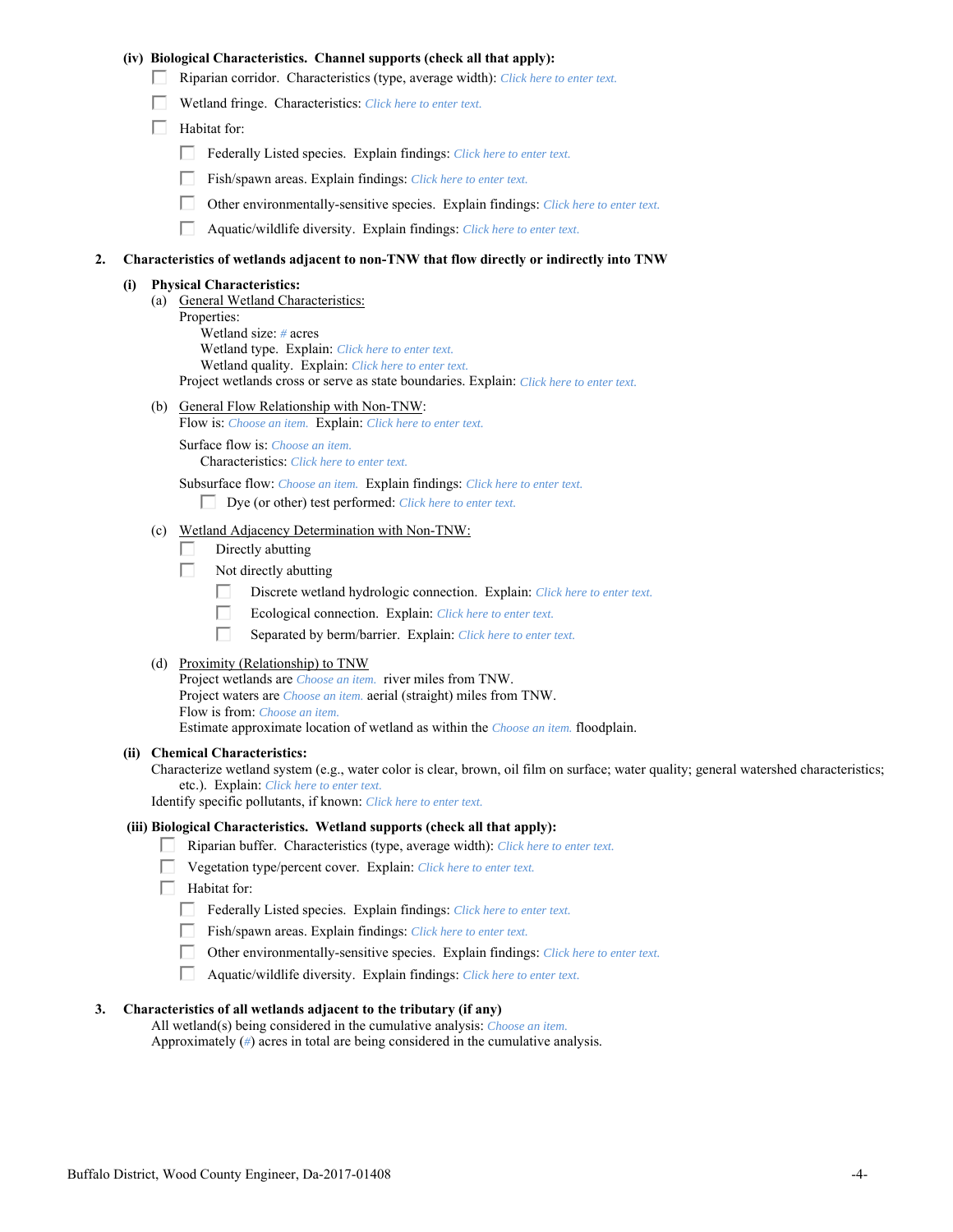For each wetland, specify the following:

| Directly abuts? $(Y/N)$ | Size (in acres) | Directly abuts? $(Y/N)$ | Size (in acres) |
|-------------------------|-----------------|-------------------------|-----------------|
|                         |                 |                         |                 |
| $\sqrt{N}$              |                 | 77 N                    |                 |
| $\sqrt{2}$              |                 | 77 N                    |                 |
| $\sqrt{N}$              |                 | 77 N                    |                 |

Summarize overall biological, chemical and physical functions being performed: *Click here to enter text.*

# **C. SIGNIFICANT NEXUS DETERMINATION**

**A significant nexus analysis will assess the flow characteristics and functions of the tributary itself and the functions performed by any wetlands adjacent to the tributary to determine if they significantly affect the chemical, physical, and biological integrity of a TNW. For each of the following situations, a significant nexus exists if the tributary, in combination with all of its adjacent wetlands, has more than a speculative or insubstantial effect on the chemical, physical and/or biological integrity of a TNW. Considerations when evaluating significant nexus include, but are not limited to the volume, duration, and frequency of the flow of water in the tributary and its proximity to a TNW, and the functions performed by the tributary and all its adjacent wetlands. It is not appropriate to determine significant nexus based solely on any specific threshold of distance (e.g. between a tributary and its adjacent wetland or between a tributary and the TNW). Similarly, the fact an adjacent wetland lies within or outside of a floodplain is not solely determinative of significant nexus.** 

#### **Draw connections between the features documented and the effects on the TNW, as identified in the** *Rapanos* **Guidance and discussed in the Instructional Guidebook. Factors to consider include, for example:**

- Does the tributary, in combination with its adjacent wetlands (if any), have the capacity to carry pollutants or flood waters to TNWs, or to reduce the amount of pollutants or flood waters reaching a TNW?
- Does the tributary, in combination with its adjacent wetlands (if any), provide habitat and lifecycle support functions for fish and other species, such as feeding, nesting, spawning, or rearing young for species that are present in the TNW?
- Does the tributary, in combination with its adjacent wetlands (if any), have the capacity to transfer nutrients and organic carbon that support downstream foodwebs?
- Does the tributary, in combination with its adjacent wetlands (if any), have other relationships to the physical, chemical, or biological integrity of the TNW?

### *Note: the above list of considerations is not inclusive and other functions observed or known to occur should be documented below:*

- **1. Significant nexus findings for non-RPW that has no adjacent wetlands and flows directly or indirectly into TNWs.** Explain findings of presence or absence of significant nexus below, based on the tributary itself, then go to Section III.D: *Click here to enter text.*
- **2. Significant nexus findings for non-RPW and its adjacent wetlands, where the non-RPW flows directly or indirectly into TNWs.**  Explain findings of presence or absence of significant nexus below, based on the tributary in combination with all of its adjacent wetlands, then go to Section III.D: *Click here to enter text.*
- **3. Significant nexus findings for wetlands adjacent to an RPW but that do not directly abut the RPW.** Explain findings of presence or absence of significant nexus below, based on the tributary in combination with all of its adjacent wetlands, then go to Section III.D: *Click here to enter text.*

# **D. DETERMINATIONS OF JURISDICTIONAL FINDINGS. THE SUBJECT WATERS/WETLANDS ARE (CHECK ALL THAT APPLY):**

- **1. TNWs and Adjacent Wetlands.** Check all that apply and provide size estimates in review area:
	- TNWs: *#* linear feet *#* width (ft), Or, *#* acres.
	- П. Wetlands adjacent to TNWs: *#* acres.

# **2. RPWs that flow directly or indirectly into TNWs.**

- $\nabla$  Tributaries of TNWs where tributaries typically flow year-round are jurisdictional. Provide data and rationale indicating that tributary is perennial: Rocky Ford Creek has perennial flow and is listed on the NHD to be a perennial stream. Rocky Ford Creek flows into the Middle Branch of the Portage River before flowing into the Portage River (a Traditionally Navigable Waterway) and ultimately into Lake Erie.
- Tributaries of TNW where tributaries have continuous flow "seasonally" (e.g., typically three months each year) are jurisdictional.  $\Box$ Data supporting this conclusion is provided at Section III.B. Provide rationale indicating that tributary flows seasonally: *Click here to enter text.*.

Provide estimates for jurisdictional waters in the review area (check all that apply):



Other non-wetland waters: *#* acres.

Identify type(s) of waters: *Click here to enter text.*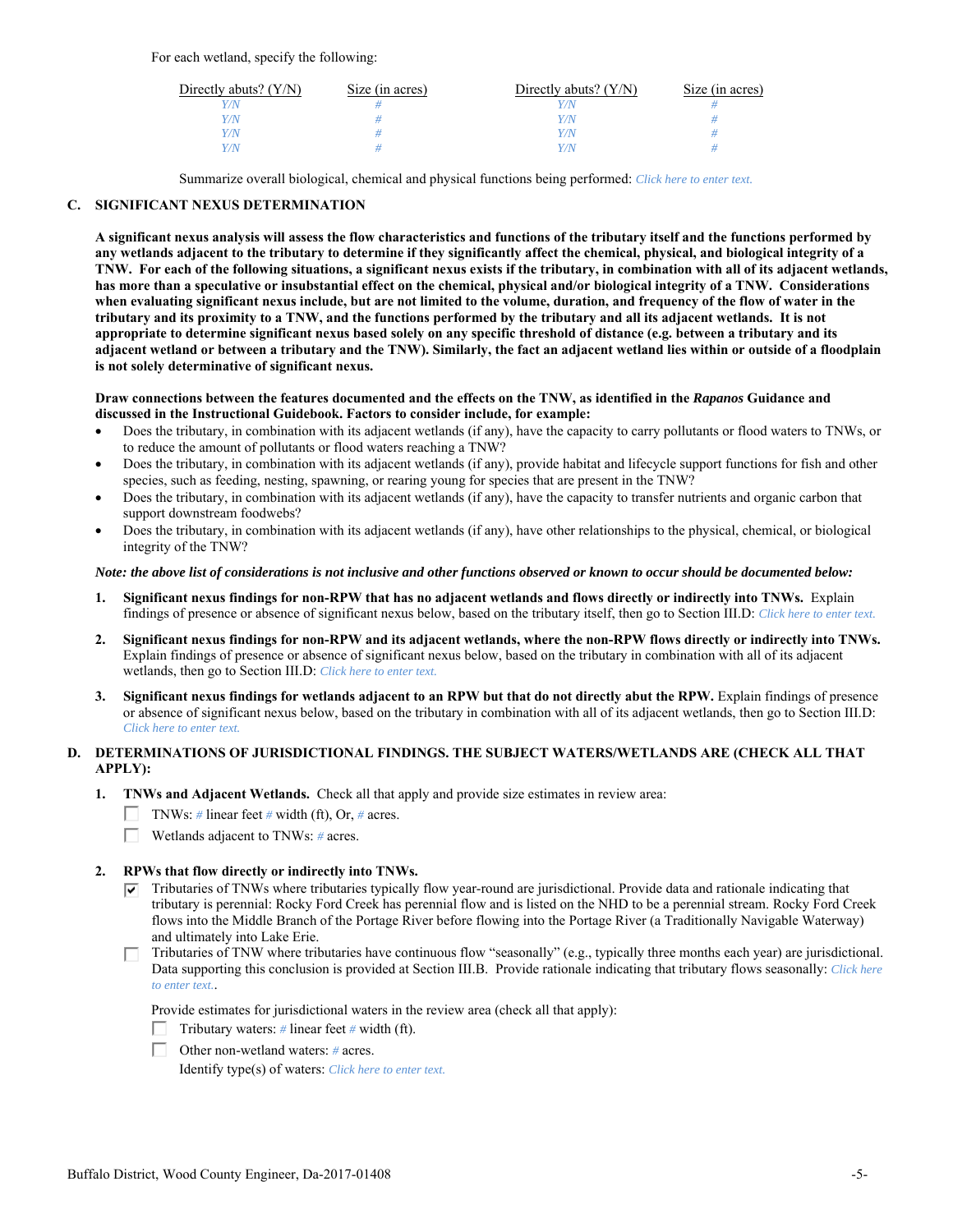### 3. Non-RPWs<sup>8</sup> that flow directly or indirectly into TNWs.

Waterbody that is not a TNW or an RPW, but flows directly or indirectly into a TNW, and it has a significant nexus with a **ITT** TNW is jurisdictional. Data supporting this conclusion is provided at Section III.C.

Provide estimates for jurisdictional waters within the review area (check all that apply):

- Tributary waters: *#* linear feet *#* width (ft).
- Other non-wetland waters: *#* acres.
	- Identify type(s) of waters: *Click here to enter text.*

### **4. Wetlands directly abutting an RPW that flow directly or indirectly into TNWs.**

- $\triangledown$  Wetlands directly abut RPW and thus are jurisdictional as adjacent wetlands.
	- Wetlands directly abutting an RPW where tributaries typically flow year-round. Provide data and rationale indicating that tributary is perennial in Section III.D.2, above. Provide rationale indicating that wetland is directly abutting an RPW: Wetlands directly abut Rocky Ford Creek and are continuous with the existing creek bed.
	- Wetlands directly abutting an RPW where tributaries typically flow "seasonally." Provide data indicating that tributary is seasonal in Section III.B and rationale in Section III.D.2, above. Provide rationale indicating that wetland is directly abutting an RPW: *Click here to enter text.*

Provide acreage estimates for jurisdictional wetlands in the review area: *#* acres.

#### **5. Wetlands adjacent to but not directly abutting an RPW that flow directly or indirectly into TNWs.**

Wetlands that do not directly abut an RPW, but when considered in combination with the tributary to which they are П. adjacent and with similarly situated adjacent wetlands, have a significant nexus with a TNW are jurisidictional. Data supporting this conclusion is provided at Section III.C.

Provide acreage estimates for jurisdictional wetlands in the review area: *#* acres.

- **6. Wetlands adjacent to non-RPWs that flow directly or indirectly into TNWs.** 
	- Wetlands adjacent to such waters, and have when considered in combination with the tributary to which they are adjacent □ and with similarly situated adjacent wetlands, have a significant nexus with a TNW are jurisdictional. Data supporting this conclusion is provided at Section III.C.

Provide estimates for jurisdictional wetlands in the review area: *#* acres.

#### **7. Impoundments of jurisdictional waters.9**

As a general rule, the impoundment of a jurisdictional tributary remains jurisdictional.

- Demonstrate that impoundment was created from "waters of the U.S.," or
- Demonstrate that water meets the criteria for one of the categories presented above (1-6), or
- Г Demonstrate that water is isolated with a nexus to commerce (see E below).

## **E. ISOLATED [INTERSTATE OR INTRA-STATE] WATERS, INCLUDING ISOLATED WETLANDS, THE USE, DEGRADATION OR DESTRUCTION OF WHICH COULD AFFECT INTERSTATE COMMERCE, INCLUDING ANY SUCH WATERS (CHECK ALL THAT APPLY):10**

- П. which are or could be used by interstate or foreign travelers for recreational or other purposes.
- from which fish or shellfish are or could be taken and sold in interstate or foreign commerce. П.
- П. which are or could be used for industrial purposes by industries in interstate commerce.
- П. Interstate isolated waters.Explain: *Click here to enter text.*
- п Other factors.Explain: *Click here to enter text.*

#### **Identify water body and summarize rationale supporting determination:** *Click here to enter text.*

Provide estimates for jurisdictional waters in the review area (check all that apply):

- Tributary waters:  $\#$  linear feet  $\#$  width (ft).
- Г Other non-wetland waters: *#* acres.

Identify type(s) of waters: *Click here to enter text.*

Wetlands: *#* acres.

 $\overline{a}$ 

<sup>8</sup> See Footnote # 3.

<sup>&</sup>lt;sup>9</sup> To complete the analysis refer to the key in Section III.D.6 of the Instructional Guidebook.

<sup>&</sup>lt;sup>10</sup> Prior to asserting or declining CWA jurisdiction based solely on this category, Corps Districts will elevate the action to Corps and EPA HQ for review consistent with the process described in the Corps/EPA *Memorandum Regarding CWA Act Jurisdiction Following Rapanos.*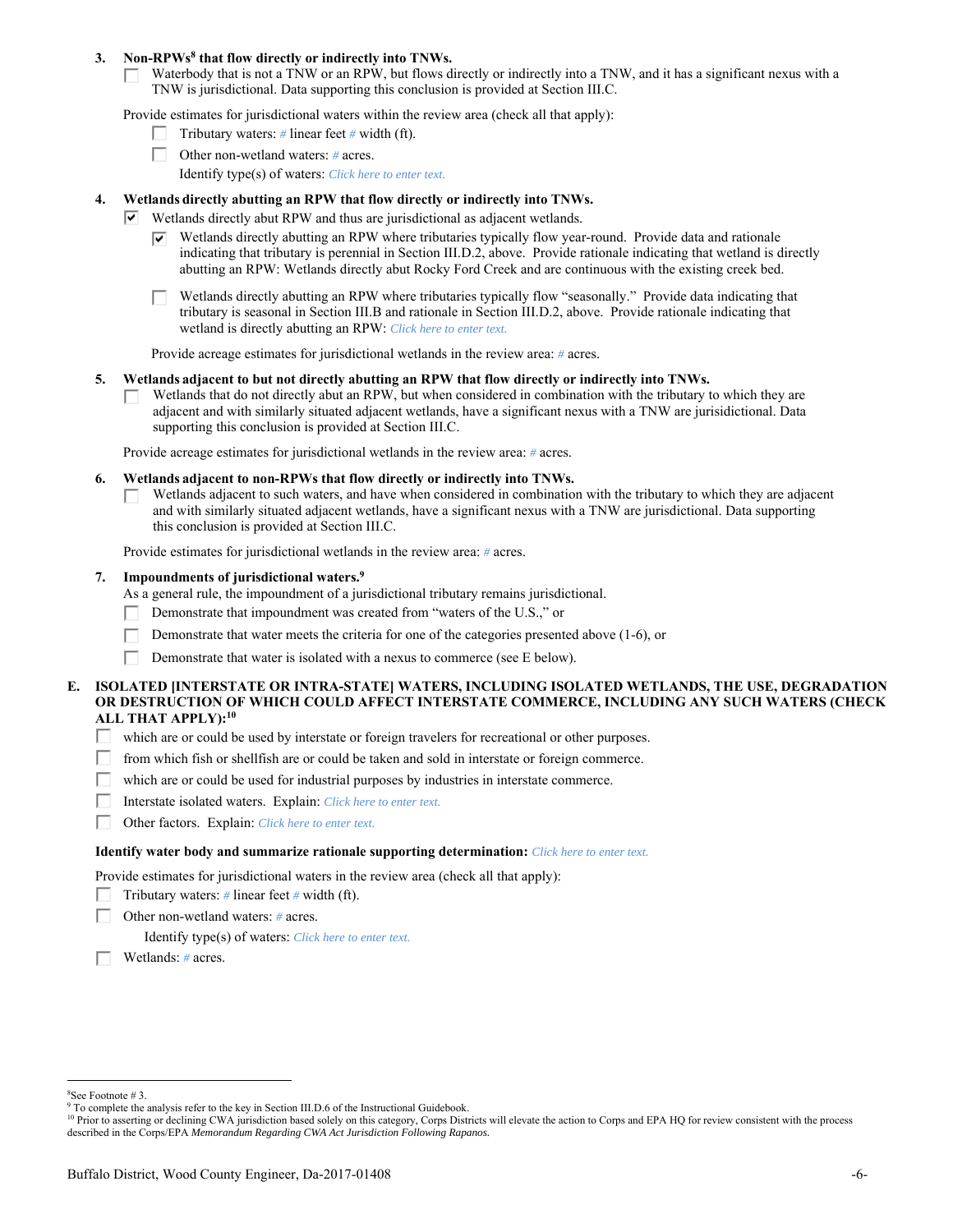| F. |    | NON-JURISDICTIONAL WATERS, INCLUDING WETLANDS (CHECK ALL THAT APPLY):                                                                                                                                                                                                                                                     |
|----|----|---------------------------------------------------------------------------------------------------------------------------------------------------------------------------------------------------------------------------------------------------------------------------------------------------------------------------|
|    | □  | If potential wetlands were assessed within the review area, these areas did not meet the criteria in the 1987 Corps of Engineers<br>Wetland Delineation Manual and/or appropriate Regional Supplements.<br>Review area included isolated waters with no substantial nexus to interstate (or foreign) commerce.            |
|    |    | Prior to the Jan 2001 Supreme Court decision in "SWANCC," the review area would have been regulated based solely on the<br>"Migratory Bird Rule" (MBR).                                                                                                                                                                   |
|    | □  | Waters do not meet the "Significant Nexus" standard, where such a finding is required for jurisdiction. Explain: Click here to enter text.                                                                                                                                                                                |
|    | П  | Other: (explain, if not covered above): Click here to enter text.                                                                                                                                                                                                                                                         |
|    |    | Provide acreage estimates for non-jurisdictional waters in the review area, where the sole potential basis of jurisdiction is the MBR factors<br>(i.e., presence of migratory birds, presence of endangered species, use of water for irrigated agriculture), using best professional judgment<br>(check all that apply): |
|    |    | Non-wetland waters (i.e., rivers, streams): $\#$ linear feet $\#$ width (ft).                                                                                                                                                                                                                                             |
|    |    | Lakes/ponds: # acres.                                                                                                                                                                                                                                                                                                     |
|    |    | Other non-wetland waters: # acres. List type of aquatic resource: Click here to enter text                                                                                                                                                                                                                                |
|    |    | Wetlands: # acres.                                                                                                                                                                                                                                                                                                        |
|    |    | Provide acreage estimates for non-jurisdictional waters in the review area that do not meet the "Significant Nexus" standard, where such a<br>finding is required for jurisdiction (check all that apply):                                                                                                                |
|    |    | Non-wetland waters (i.e., rivers, streams): $\#$ linear feet $\#$ width (ft).                                                                                                                                                                                                                                             |
|    |    | Lakes/ponds: # acres.                                                                                                                                                                                                                                                                                                     |
|    |    | Other non-wetland waters: # acres. List type of aquatic resource: Click here to enter text                                                                                                                                                                                                                                |
|    |    | Wetlands: # acres.                                                                                                                                                                                                                                                                                                        |
|    |    | <b>SECTION IV: DATA SOURCES.</b>                                                                                                                                                                                                                                                                                          |
|    |    | A. SUPPORTING DATA. Data reviewed for JD (check all that apply - checked items shall be included in case file and, where checked and                                                                                                                                                                                      |
|    | ☞  | requested, appropriately reference sources below):<br>Maps, plans, plots or plat submitted by or on behalf of the applicant/consultant: Click here to enter text.                                                                                                                                                         |
|    | ⊽  | Data sheets prepared/submitted by or on behalf of the applicant/consultant.                                                                                                                                                                                                                                               |
|    |    | Office concurs with data sheets/delineation report.<br>☞                                                                                                                                                                                                                                                                  |
|    |    | Office does not concur with data sheets/delineation report.                                                                                                                                                                                                                                                               |
|    |    | Data sheets prepared by the Corps: Click here to enter text.                                                                                                                                                                                                                                                              |
|    |    | Corps navigable waters' study: Click here to enter text.                                                                                                                                                                                                                                                                  |
|    | ⊵  | U.S. Geological Survey Hydrologic Atlas: OH- North Baltimore                                                                                                                                                                                                                                                              |
|    |    | USGS NHD data.<br>⊽                                                                                                                                                                                                                                                                                                       |
|    |    | USGS 8 and 12 digit HUC maps.                                                                                                                                                                                                                                                                                             |
|    | ⊽  | U.S. Geological Survey map(s). Cite scale $\&$ quad name: OH- North Baltimore                                                                                                                                                                                                                                             |
|    |    | USDA Natural Resources Conservation Service Soil Survey. Citation: Click here to enter text.                                                                                                                                                                                                                              |
|    | ∣V | National wetlands inventory map(s). Cite name: : OH- North Baltimore                                                                                                                                                                                                                                                      |
|    | г  | State/Local wetland inventory map(s): Click here to enter text.                                                                                                                                                                                                                                                           |
|    |    | FEMA/FIRM maps: Click here to enter text.                                                                                                                                                                                                                                                                                 |
|    |    | 100-year Floodplain Elevation is: Click here to enter text. (National Geodectic Vertical Datum of 1929)                                                                                                                                                                                                                   |
|    | ⊽  | Photographs: $\overline{\blacktriangledown}$ Aerial (Name & Date): Google Earth April 2016, October 2015, November 2011, March 1994                                                                                                                                                                                       |
|    |    | Other (Name & Date): Click here to enter text.<br>or $\Box$                                                                                                                                                                                                                                                               |
|    |    | Previous determination(s). File no. and date of response letter: Click here to enter text.                                                                                                                                                                                                                                |
|    |    | Applicable/supporting case law: Click here to enter text.                                                                                                                                                                                                                                                                 |
|    | п  | Applicable/supporting scientific literature: Click here to enter text.                                                                                                                                                                                                                                                    |
|    |    | Other information (please specify): Click here to enter text.                                                                                                                                                                                                                                                             |
|    |    | <b>B. ADDITIONAL COMMENTS TO SUPPORT JD:</b> Click here to enter text.                                                                                                                                                                                                                                                    |
|    |    |                                                                                                                                                                                                                                                                                                                           |